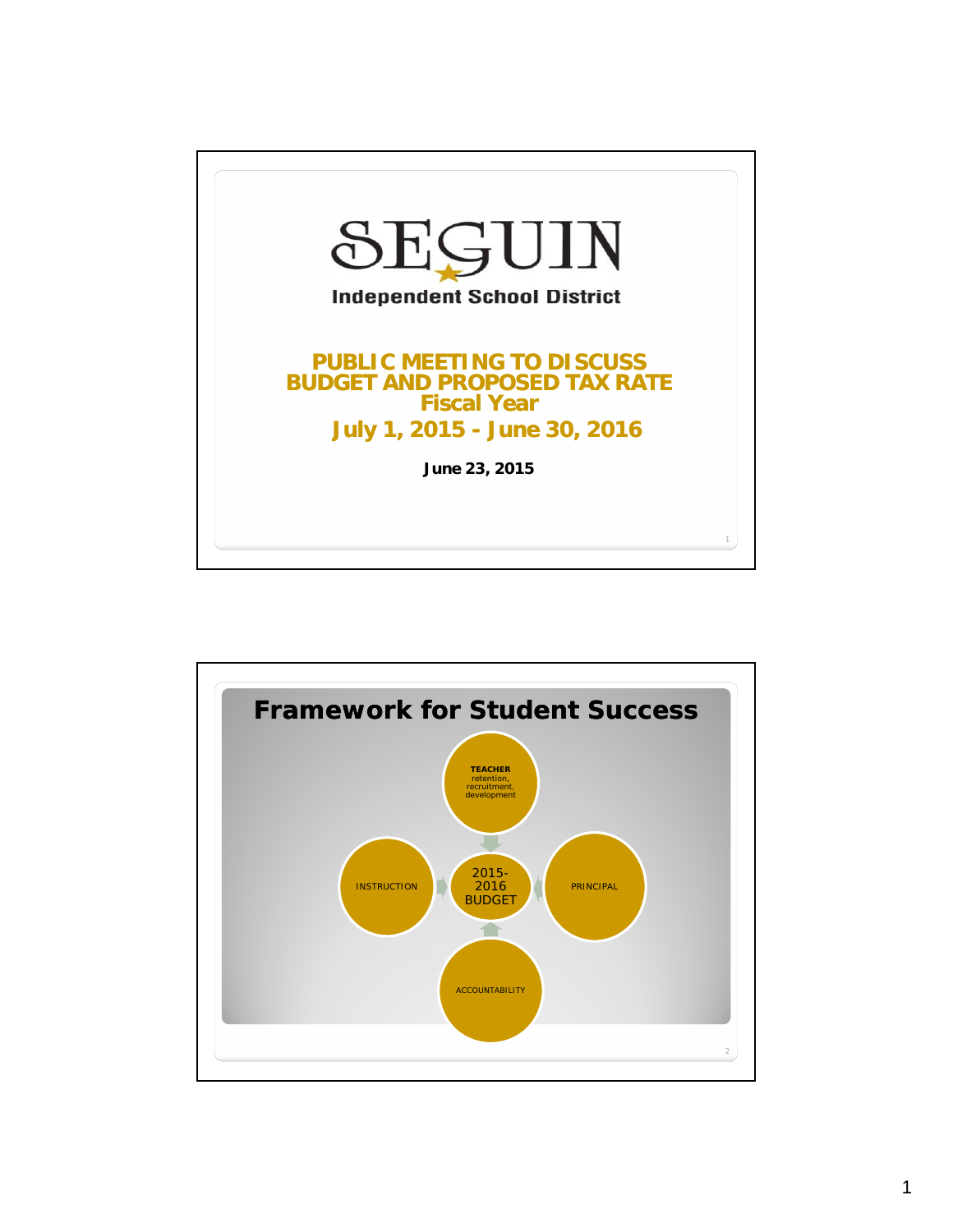|               | 2015-16 Budget Adoption Calendar                                                                                                                                                                     |
|---------------|------------------------------------------------------------------------------------------------------------------------------------------------------------------------------------------------------|
|               | •Tues, April 30 Received preliminary 2014 property values from<br>Guadalupe Appraisal District.                                                                                                      |
| •Tues, June 9 | Board Action to call Public Meeting to Discuss Budget<br>and Proposed Tax Rate.                                                                                                                      |
| •Fri, June 12 | Publish the Notice of Public Meeting to Discuss<br>Budget and Proposed Tax Rate.                                                                                                                     |
|               | . Tues, June 23 Public meeting to discuss budget and proposed tax<br>rate for 2015-16.<br>Regular Board Meeting. Adopt the 2015-16 Budgets<br>for General Operating, Food Service, and Debt Service. |
|               |                                                                                                                                                                                                      |

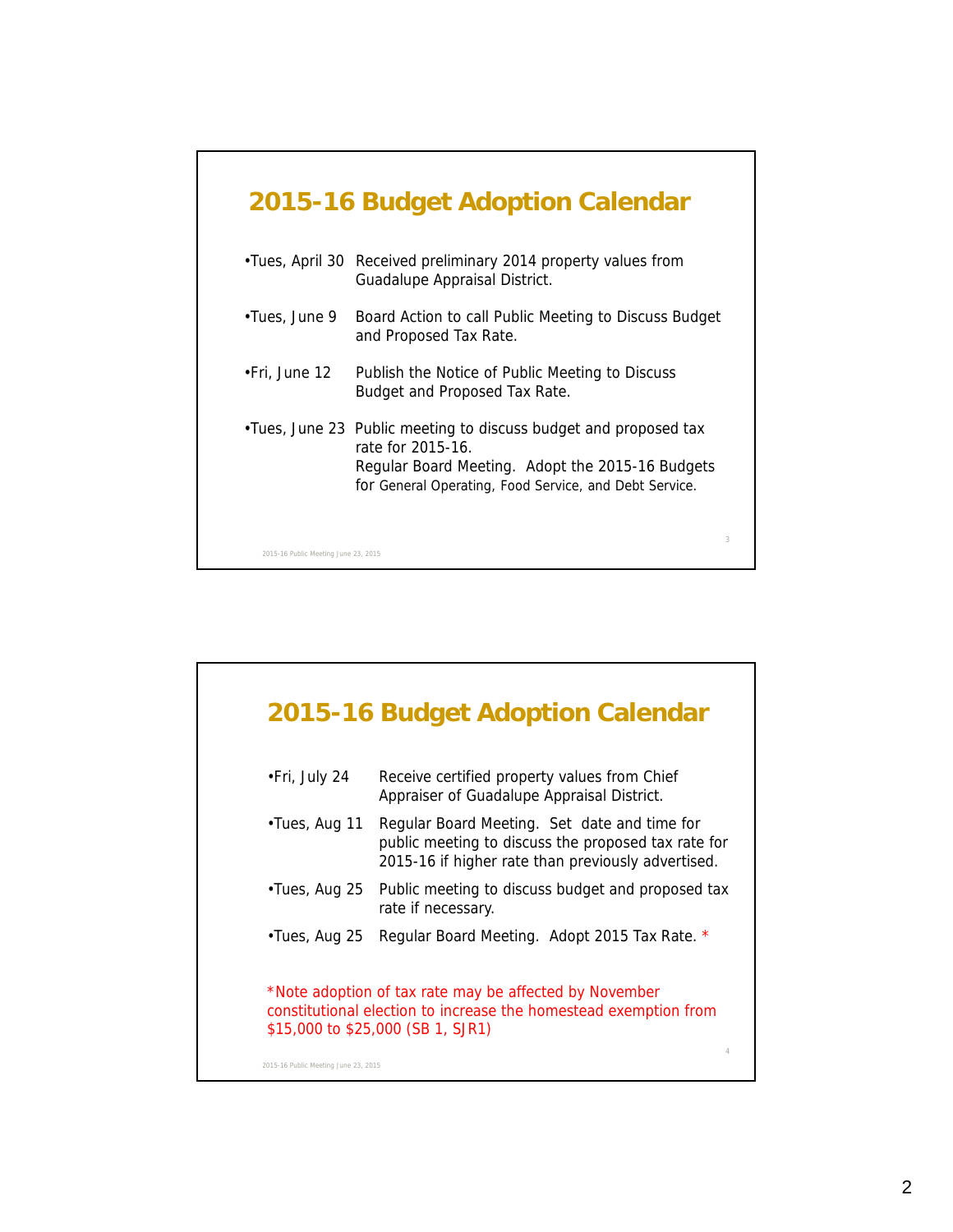

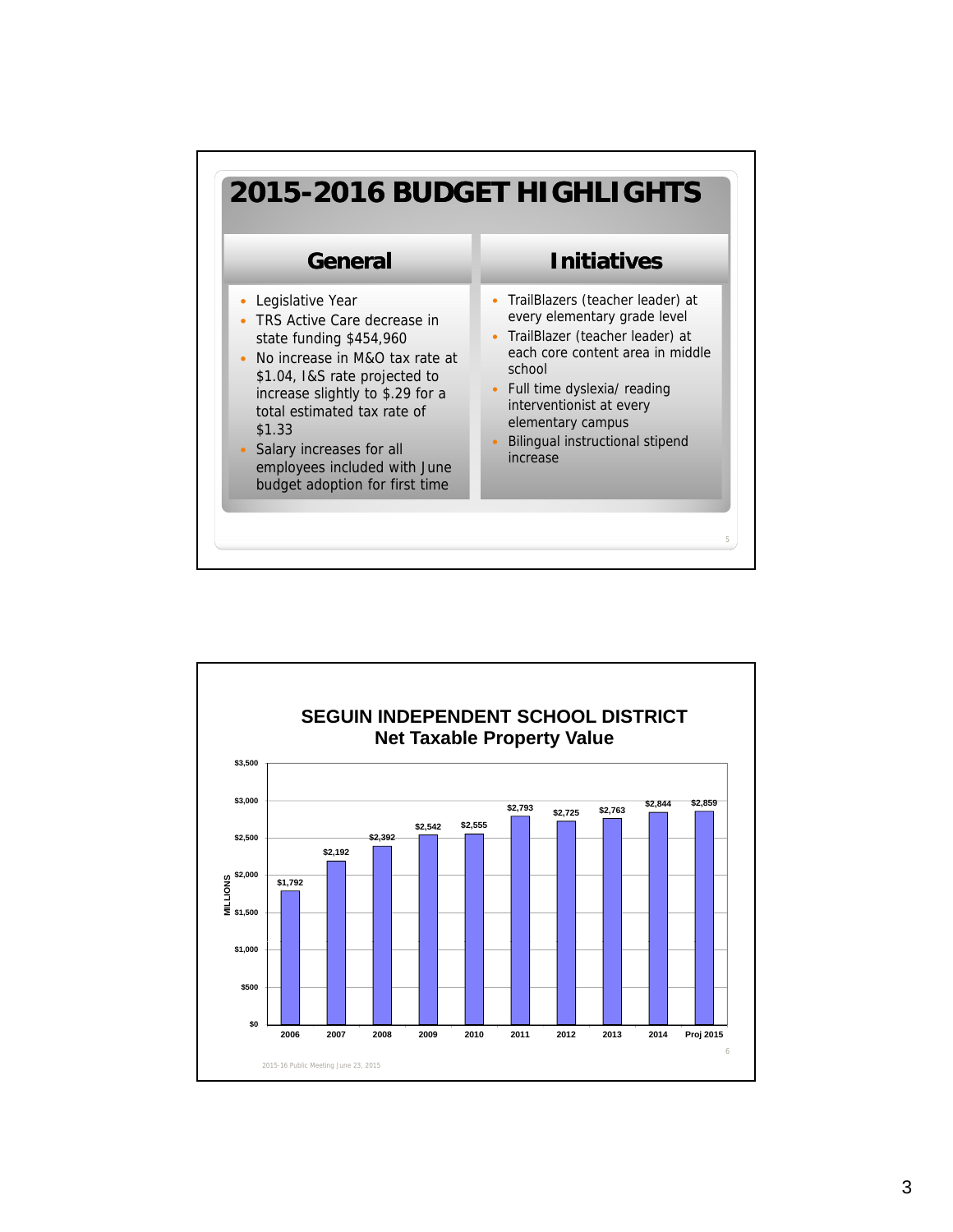|                                      | <b>Estimated Tax Rates Comparison</b> |                |                |
|--------------------------------------|---------------------------------------|----------------|----------------|
|                                      | M&O                                   | <u>1&amp;S</u> | <b>Total</b>   |
| 2014-15                              | \$1.04                                | \$.275         | \$1.315        |
| 2015-16                              | \$1.04                                | \$.290         | \$1.330        |
| Change                               | \$0.00                                | \$.015         | \$0.015        |
|                                      |                                       |                |                |
|                                      |                                       |                |                |
|                                      |                                       |                | $\overline{7}$ |
| 2015-16 Public Meeting June 23, 2015 |                                       |                |                |

| <b>Taxes on Average Residence</b>  |            |               |
|------------------------------------|------------|---------------|
|                                    | 2014       | <u> 2015 </u> |
| Average Market Value               | \$142,896  | \$153,782     |
| Average Taxable Value              | \$127,896  | \$138,782     |
| <b>Actual/Proposed Tax Rate</b>    | \$1.315    | \$1.330       |
| Taxes Due/ Projected               | \$1,681.83 | \$1,845.80    |
| <b>Projected Increase in Taxes</b> |            | \$163.97      |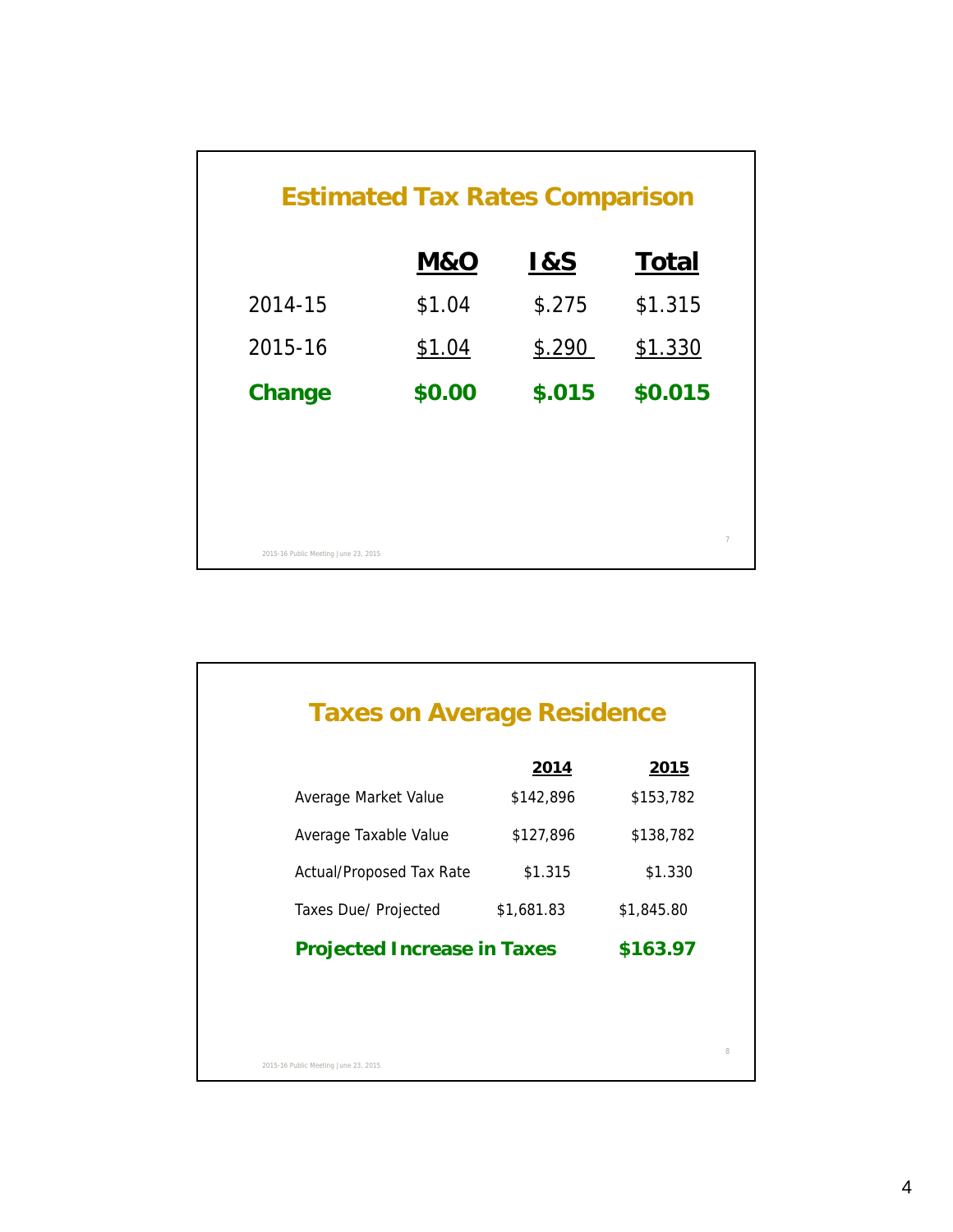|                            | 2014-15      | <b>Change</b> | Proposed<br><u>2015-16</u> |
|----------------------------|--------------|---------------|----------------------------|
| Property Taxes             | \$28,267,000 | \$1,461,000   | \$29,728,000               |
| <b>Other Local Sources</b> | 341,446      | (35, 446)     | 306,000                    |
| State Revenue              | 25,960,469   | (855, 269)    | 25,105,200                 |
| Federal Revenue            | 1,094,695    | (254, 695)    | 840,000                    |
| TOTAL REVENUE              | \$55,663,610 | \$315,590     | \$55,979,200               |

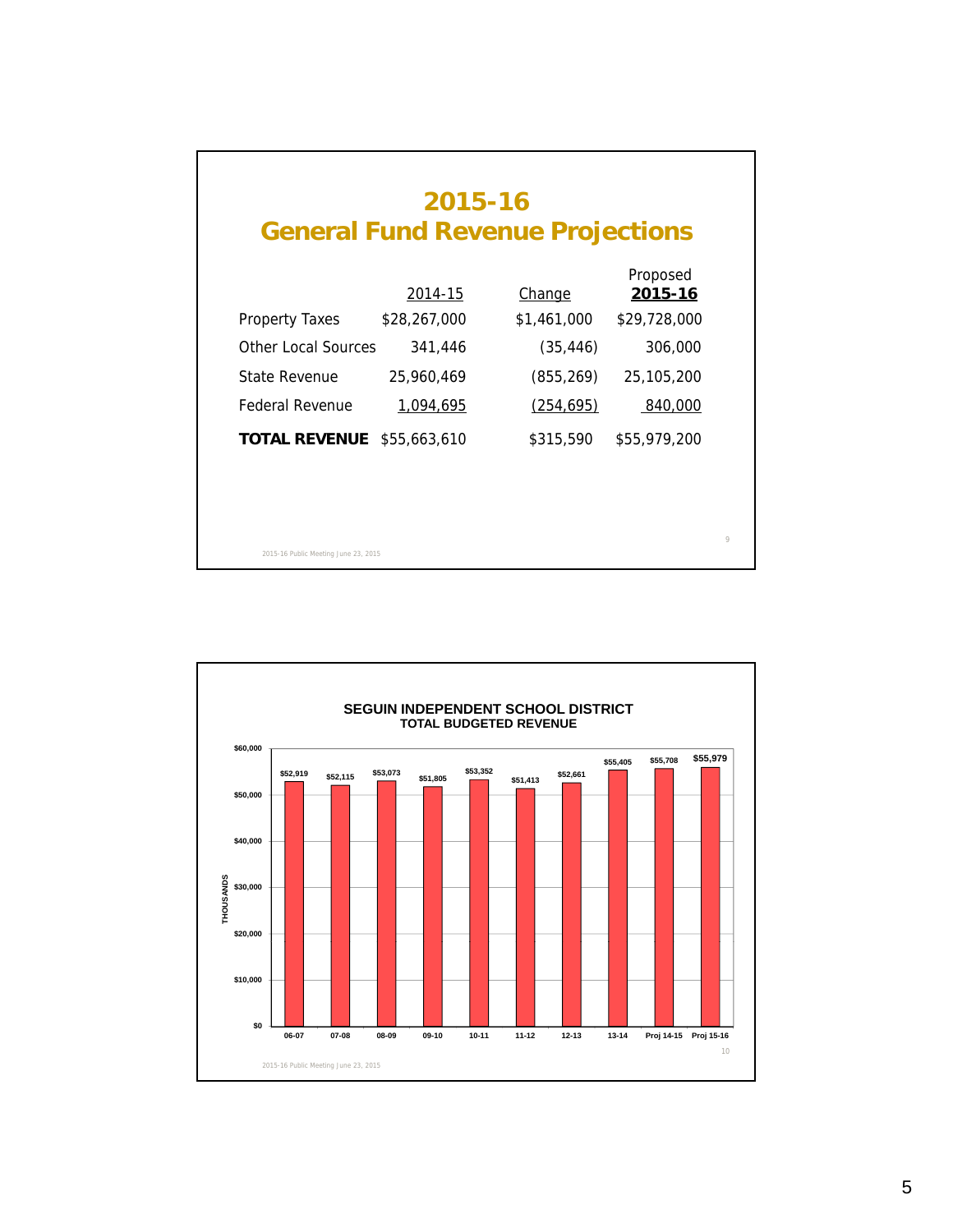|                                                                                                                                                                                                                     |         | <b>SEGUIN INDEPENDENT SCHOOL DISTRICT</b><br><b>ESTIMATED TAX REVENUE</b><br>2015-16<br>PRELIMINARY CERTIFIED VALUES<br>ADJUSTED NET PROPERTY VALUATION |                                                                                                         |                                                                                                           |    |
|---------------------------------------------------------------------------------------------------------------------------------------------------------------------------------------------------------------------|---------|---------------------------------------------------------------------------------------------------------------------------------------------------------|---------------------------------------------------------------------------------------------------------|-----------------------------------------------------------------------------------------------------------|----|
| Preliminary 2015 Values as of April 30, 2015<br><b>Less Exemptions</b><br>Value lost to frozen levy @ \$1.28<br>Less estimated loss on appeals (1.5% of prelim values)<br>ADJ NET ASSESSED VALUATION PROJECTED 2015 |         |                                                                                                                                                         | M & O Value<br>\$4,012,265,131<br>(893,055,437)<br>(200, 366, 844)<br>(60, 183, 977)<br>\$2,858,658,873 | I & S Value<br>\$4,012,265,131<br>(762, 902, 291)<br>(200, 366, 844)<br>(60, 183, 977)<br>\$2,988,812,019 |    |
|                                                                                                                                                                                                                     |         | <b>SISD TAX REVENUE</b>                                                                                                                                 |                                                                                                         |                                                                                                           |    |
|                                                                                                                                                                                                                     |         | Maintenance &<br><b>Operations</b>                                                                                                                      | <b>Debt Service</b>                                                                                     | <b>TOTAL</b>                                                                                              |    |
| <b>Proposed Tax Rate Per \$100</b>                                                                                                                                                                                  |         | \$1.0400                                                                                                                                                | \$0.2900                                                                                                | \$1,3300                                                                                                  |    |
| Total Levy on net assessed valuation                                                                                                                                                                                |         | \$29,730,052                                                                                                                                            | \$8,667,555                                                                                             | \$38,397,607                                                                                              |    |
| PROJECTED TAX COLLECTIONS                                                                                                                                                                                           |         |                                                                                                                                                         |                                                                                                         |                                                                                                           |    |
| Current                                                                                                                                                                                                             | 96.00%  | \$28,540,000                                                                                                                                            | \$8,320,000                                                                                             | \$36,860,000                                                                                              |    |
| Delinquent                                                                                                                                                                                                          | 2.50%   | 743,000                                                                                                                                                 | 216,000                                                                                                 | 959,000                                                                                                   |    |
| Penalty & Interest                                                                                                                                                                                                  | 1.50%   | 445,000                                                                                                                                                 | 130,000                                                                                                 | 575,000                                                                                                   |    |
| TOTAL TAX REVENUE                                                                                                                                                                                                   | 100.00% | \$29,728,000                                                                                                                                            | \$8,666,000                                                                                             | \$38,394,000                                                                                              |    |
| <b>NET TAX REVENUE</b>                                                                                                                                                                                              |         | \$29,728,000                                                                                                                                            | \$8,666,000                                                                                             | \$38,394,000                                                                                              | 11 |
| 2015-16 Public Meeting June 23, 2015                                                                                                                                                                                |         |                                                                                                                                                         |                                                                                                         |                                                                                                           |    |

|                                      | <b>SEGUIN INDEPENDENT SCHOOL DISTRICT</b><br><b>ESTIMATED TAX REVENUE</b><br>2015-16<br>PRELIMINARY CERTIFIED VALUES |                    |                |    |
|--------------------------------------|----------------------------------------------------------------------------------------------------------------------|--------------------|----------------|----|
| <b>COMPARISON TO PRIOR YEAR</b>      | 2014-15                                                                                                              | 2015-16            | Change         |    |
| <b>Gross Property Value</b>          | \$3,814,108,834                                                                                                      | \$4,012,265,131    | \$198,156,297  |    |
| <b>Less Exemptions</b>               | (873,440,735)                                                                                                        | (893,055,437)      | (19,614,702)   |    |
| Value Lost to Frozen levy            | (174, 834, 539)                                                                                                      | (200, 366, 844)    | (25, 532, 305) |    |
| Less Estimated Loss on Appeals       | (47,676,360)                                                                                                         | (60, 183, 977)     | (12,507,617)   |    |
| <b>Change in M&amp;O Values</b>      | \$2,718,157,200                                                                                                      | \$2,858,658,873    | \$140,501,673  |    |
| <b>Gross Property Value</b>          | \$3,814,108,834                                                                                                      | \$4,012,265,131    | \$198,156,297  |    |
| <b>Less Exemptions</b>               | (743, 287, 409)                                                                                                      | (\$762,902,291)    | (19,614,882)   |    |
| Value Loss to Frozen levy            | (174, 834, 539)                                                                                                      | (\$200,366,844)    | (25, 532, 305) |    |
| Less Estimated Loss on Appeals       | (47, 676, 360)                                                                                                       | $(\$60, 183, 977)$ | (12,507,617)   |    |
| <b>Change in I&amp;S Values</b>      | \$2,848,310,526                                                                                                      | \$2,988,812,019    | \$140,501,493  |    |
| Maintenance & Operations Tax Rate    | \$1.0400                                                                                                             | \$1.0400           | \$0.0000       |    |
| Debt Service Tax Rate                | \$0.2750                                                                                                             | \$0.2900           | \$0.0150       |    |
| <b>TOTAL TAX RATE</b>                | \$1.3150                                                                                                             | \$1.3300           | \$0.0150       | 12 |
| Maintenance & Operations Tax Rev     | \$28,267,000                                                                                                         | \$29,728,000       | \$1,461,000    |    |
| Debt Service Tax Revenue             | \$7,831,500                                                                                                          | \$8,666,000        | \$834,500      |    |
| <b>Total Tax Revenue</b>             | \$36,098,500                                                                                                         | \$38,394,000       | \$2,295,500    |    |
| 2015-16 Public Meeting June 23, 2015 |                                                                                                                      |                    |                |    |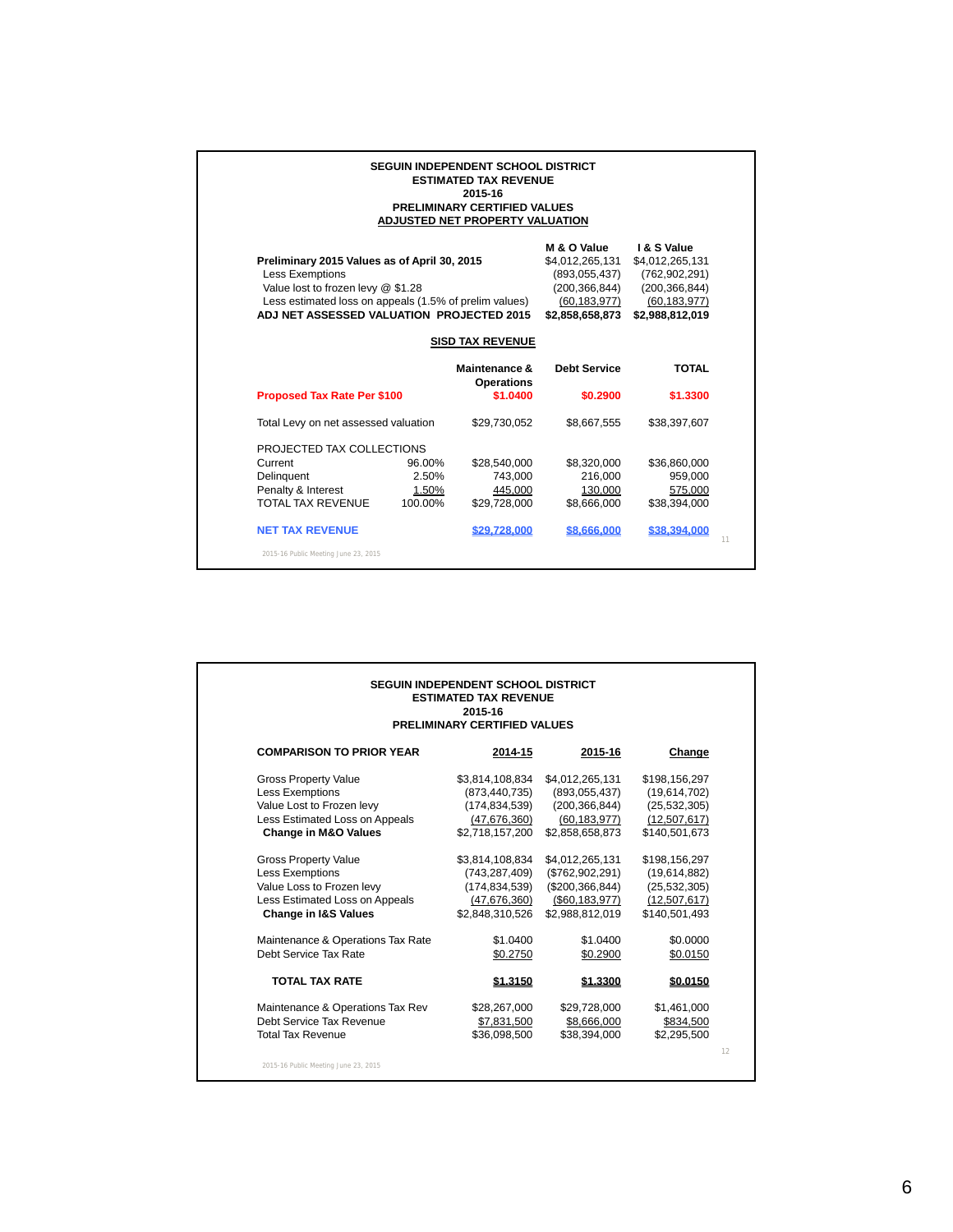## **SEGUIN INDEPENDENT SCHOOL DISTRICT REVENUE FROM STATE SOURCES 2015-16 PROJECTION STATE REVENUE SUMMARY EXIGRATION EXECUTED**<br>BUDGET **INCREASE** SB1 **INCREASE**

| <b>TIER I COMPONENTS</b>             | 2014-15        | <b>DECREASE</b> | 2015-16        |    |
|--------------------------------------|----------------|-----------------|----------------|----|
| <b>Basic Entitlement</b>             | \$33,458,800   | \$661,520       | \$34,120,320   |    |
| Special Education                    | 4,046,435      | 80.625          | 4,127,060      |    |
| <b>Vocational Education</b>          | 2,717,010      | 53,660          | 2,770,670      |    |
| Gifted and Talented Education        | 215,930        | 4,290           | 220,220        |    |
| <b>Compensatory Education</b>        | 5,924,040      | 117,110         | 6,041,150      |    |
| <b>Bilingual Education</b>           | 302,950        | 5,990           | 308,940        |    |
| High School Allotment                | 499,125        | (5)             | 499,120        |    |
| <b>Transportation Allotment</b>      | 872,500        | $\Omega$        | 872,500        |    |
| Less Local Share                     | (26, 469, 345) | (1,830,335)     | (28, 299, 680) |    |
| <b>TIER I ENTITLEMENT</b>            | 21,567,445     | (907, 145)      | 20,660,300     |    |
| <b>TIER II ENTITLEMENT</b>           | 1.201.895      | 328.505         | 1.530.400      |    |
| <b>OTHER FORMULA ITEMS</b>           |                |                 |                |    |
| <b>Support Staff Allotment</b>       | 235,500        | 0               | 235,500        |    |
| Rider 71 for TRS Cost Support        | 455,960        | (455,960)       | 0              |    |
| <b>TOTAL STATE FORMULA AID</b>       | 23.460.800     | (1,034,600)     | 22,426,200     |    |
| <b>OTHER STATE SOURCES</b>           |                |                 |                |    |
| Other State Program Revenue          | 5,489          | (5,489)         | 0              |    |
| TRS On Behalf                        | 2,494,180      | 184,820         | 2,679,000      |    |
| <b>TOTAL STATE FUNDING</b>           | \$25,960,469   | $($ \$855,269)  | \$25,105,200   |    |
|                                      |                |                 |                | 13 |
| 2015-16 Public Meeting June 23, 2015 |                |                 |                |    |

|                                                                       | 2015-16 PROJECTION |               |                 |
|-----------------------------------------------------------------------|--------------------|---------------|-----------------|
| The State revenue projections are based on the following assumptions: |                    |               |                 |
|                                                                       | Current 14-15      | Change        | Proj SB1 15-16  |
| <b>Basic Allotment</b>                                                | \$5.040            | \$0           | \$5,140         |
| Adjusted Basic Allotment                                              | \$5,362            | \$0           | \$5,468         |
| Cost of Education Index                                               | 1.090              |               | 1.090           |
| District CPTD Index Value 2011 & 2012                                 | \$2,646,934,590    | \$183,033,327 | \$2,829,967,917 |
| District Wealth per ADA                                               | \$392,138          | \$27.116      | \$419,255       |
| District M&O Tax Rate                                                 | \$1,040            | \$0.000       | \$1.040         |
| District I&S Tax Rate                                                 | \$0.275            | \$0.015       | \$0.290         |
| Regular ADA                                                           | 6,240.00           | 0.00          | 6.240.00        |
| <b>Special Education FTE's</b>                                        | 135.00             | 0.00          | 135.00          |
| Vocational Education FTE's                                            | 375.00             | 0.00          | 375.00          |
| <b>Total ADA</b>                                                      | 6,750.00           | 0.00          | 6,750.00        |
| Gifted & Talented Operational Enrollment                              | 337.25             | 0.00          | 337.25          |
| <b>Bilingual ADA</b>                                                  | 565.00             | 0.00          | 565.00          |
| <b>Compensatory Education Enrollment</b>                              | 5,500.00           | 0.00          | 5.500.00        |
| Pregnant Students FTE's                                               | 2.00               | 0.00          | 2.00            |
| <b>Weighted ADA</b>                                                   | 8.987.11           | (0.00)        | 8.987.11        |
| District Wealth per WADA                                              | \$294.526          |               | \$314,892       |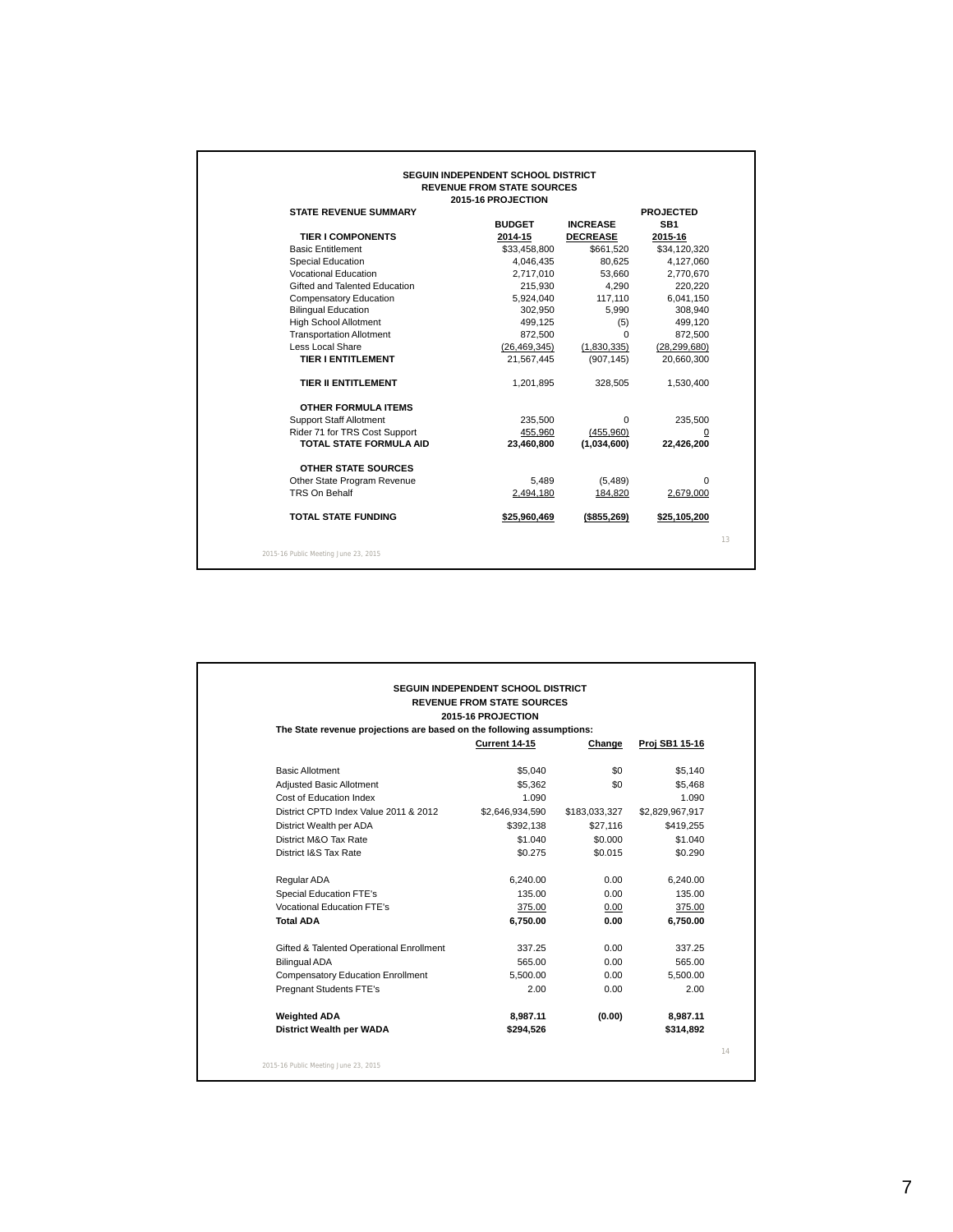|                               |                                  |        | 2015-16 PROPOSED BUDGET              |               |                                   |               |
|-------------------------------|----------------------------------|--------|--------------------------------------|---------------|-----------------------------------|---------------|
|                               | 2014-15<br><b>CURRENT BUDGET</b> |        | <b>DIFFERENCE</b><br><b>INCREASE</b> | $\frac{9}{6}$ | 2015-16<br><b>PROPOSED BUDGET</b> |               |
|                               | <b>AMOUNT</b>                    | %      | (DECREASE)                           | <b>CHANGE</b> | <b>AMOUNT</b>                     | $\frac{9}{6}$ |
| <b>REVENUE</b>                |                                  |        |                                      |               |                                   |               |
| <b>Property Taxes</b>         | \$28,267,000                     | 50.8%  | \$1,461,000                          | 5.2%          | \$29,728,000                      | 53.1%         |
| Other Local Sources           | 341,446                          | 0.6%   | (35, 446)                            | $-10.4%$      | 306,000                           | 0.6%          |
| State Sources                 | 25,960,469                       | 46.6%  | (855, 269)                           | $-3.3%$       | 25,105,200                        | 44.8%         |
| <b>Federal Sources</b>        | 1,094,695                        | 2.0%   | (254, 695)                           | $-23.3%$      | 840,000                           | 1.5%          |
| <b>TOTAL REVENUE</b>          | \$55,663,610                     | 100.0% | \$315,590                            | 0.6%          | \$55,979,200                      | 100.0%        |
| <b>EXPENDITURES</b>           |                                  |        |                                      |               |                                   |               |
| 11 Instruction                | \$33,122,409                     | 57.1%  | (\$832,397)                          | $-2.5%$       | \$32,290,012                      | 57.7%         |
| 12 Instr Resources/Media Svcs | 940.540                          | 1.6%   | (25,687)                             | $-2.7%$       | 914,853                           | 1.6%          |
| 13 Curr & Inst Staff Develop  | 867,552                          | 1.5%   | (53,983)                             | $-6.2%$       | 813,569                           | 1.4%          |
| 21 Instructional Leadership   | 1,083,063                        | 1.9%   | 121,566                              | 11.2%         | 1,204,629                         | 2.2%          |
| 23 School Leadership          | 4,079,243                        | 7.0%   | (223, 130)                           | $-5.5%$       | 3,856,113                         | 6.9%          |
| 31 Guidance & Counseling      | 2,221,003                        | 3.9%   | (33,997)                             | $-1.5%$       | 2,187,006                         | 3.9%          |
| 32 Social Work Services       | 306,259                          | 0.5%   | 2.221                                | 0.7%          | 308,480                           | 0.5%          |
| 33 Health Services            | 578,431                          | 1.0%   | (31, 104)                            | $-5.4%$       | 547,327                           | 1.0%          |
| 34 Student Transportation     | 3,057,349                        | 5.3%   | (765, 956)                           | $-25.1%$      | 2,291,393                         | 4.1%          |
| 36 Cocurricular Activities    | 1,729,436                        | 3.0%   | (21, 637)                            | $-1.3%$       | 1,707,799                         | 3.1%          |
| 41 General Administration     | 1,682,856                        | 2.9%   | 44,935                               | 2.7%          | 1,727,791                         | 3.1%          |
| 51 Plant Maintenance          | 5,935,871                        | 10.2%  | (227, 500)                           | $-3.8%$       | 5,708,371                         | 10.2%         |
| 52 Security Services          | 305,363                          | 0.5%   | 75,168                               | 24.6%         | 380,531                           | 0.7%          |
| 53 Data Processing Services   | 1,558,495                        | 2.7%   | (65, 565)                            | $-4.2%$       | 1,492,930                         | 2.7%          |
| 61 Community Services         | 115,590                          | 0.2%   | (5,321)                              | $-4.6%$       | 110,269                           | 0.2%          |
| 99 Other Governmental Charges | 422,000                          | 0.7%   | $\overline{0}$                       | 0.0%          | 422,000                           | 0.7%          |
| <b>TOTAL EXPENDITURES</b>     | \$58.005.460                     | 100.0% | (\$2,042,387)                        | $-3.5%$       | \$55.963.073                      | 100.0%        |

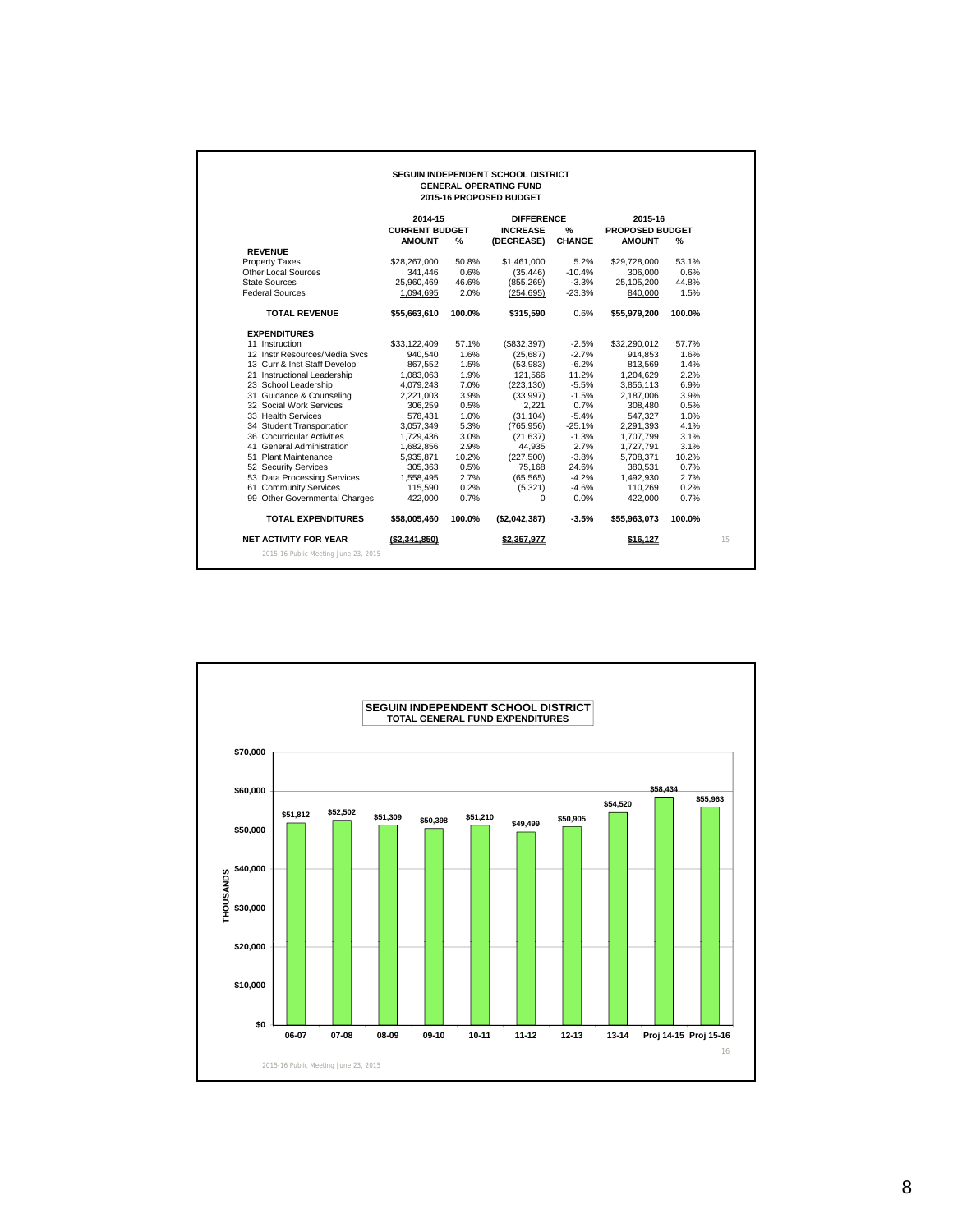

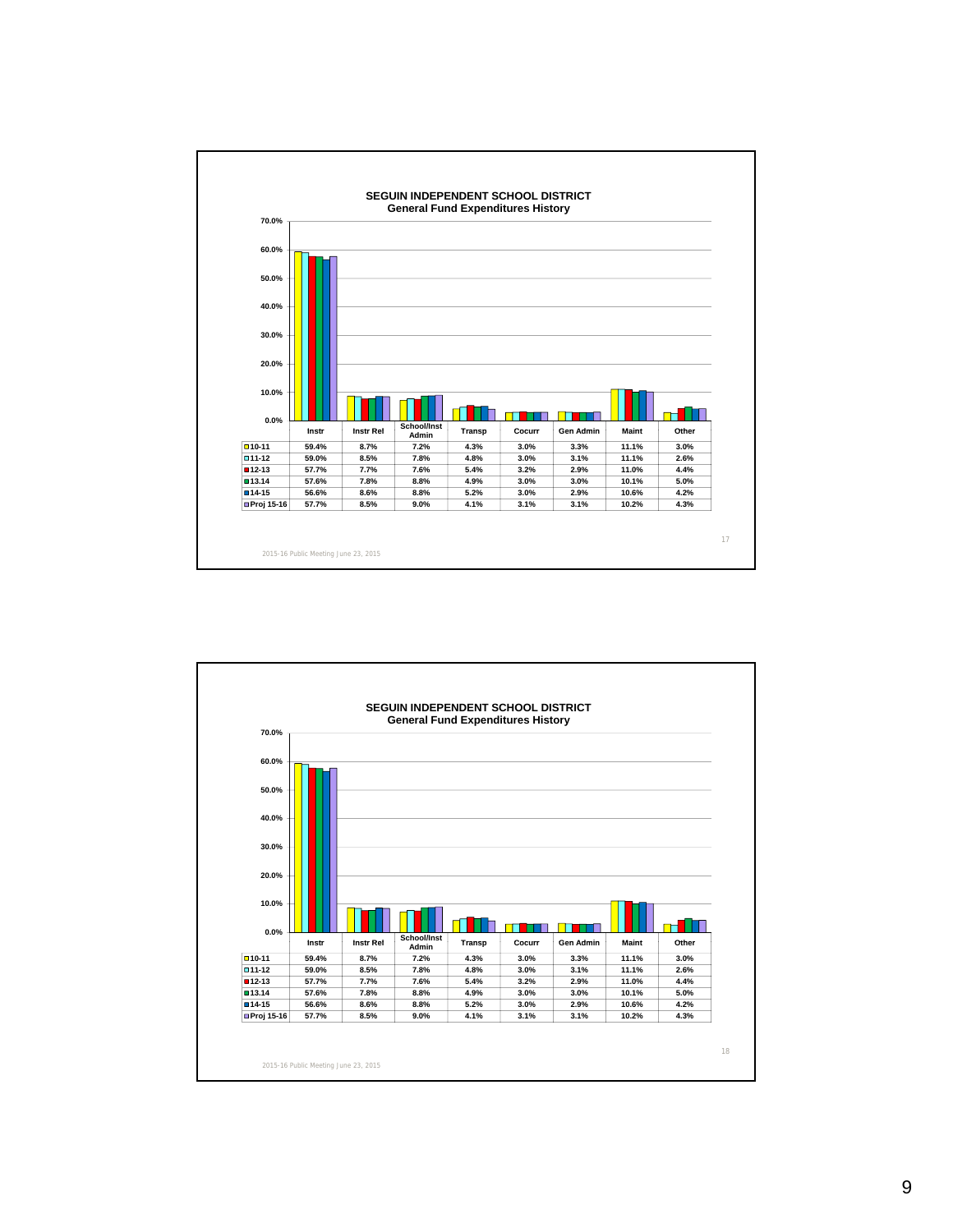| <b>Payroll Costs</b>                  | \$48,558,802 | 86.8%  |
|---------------------------------------|--------------|--------|
| <b>Prof &amp; Contracted Services</b> | 2,185,784    | 3.9%   |
| Utilities                             | 1,775,698    | 3.2%   |
| Supplies & Materials                  | 2,528,937    | 4.5%   |
| Miscellaneous Expense                 | 838,641      | 1.5%   |
| Capital Outlay                        | 75,211       | $.1\%$ |
| <b>Total Expenditures</b>             | \$54,837,596 | 100.0% |

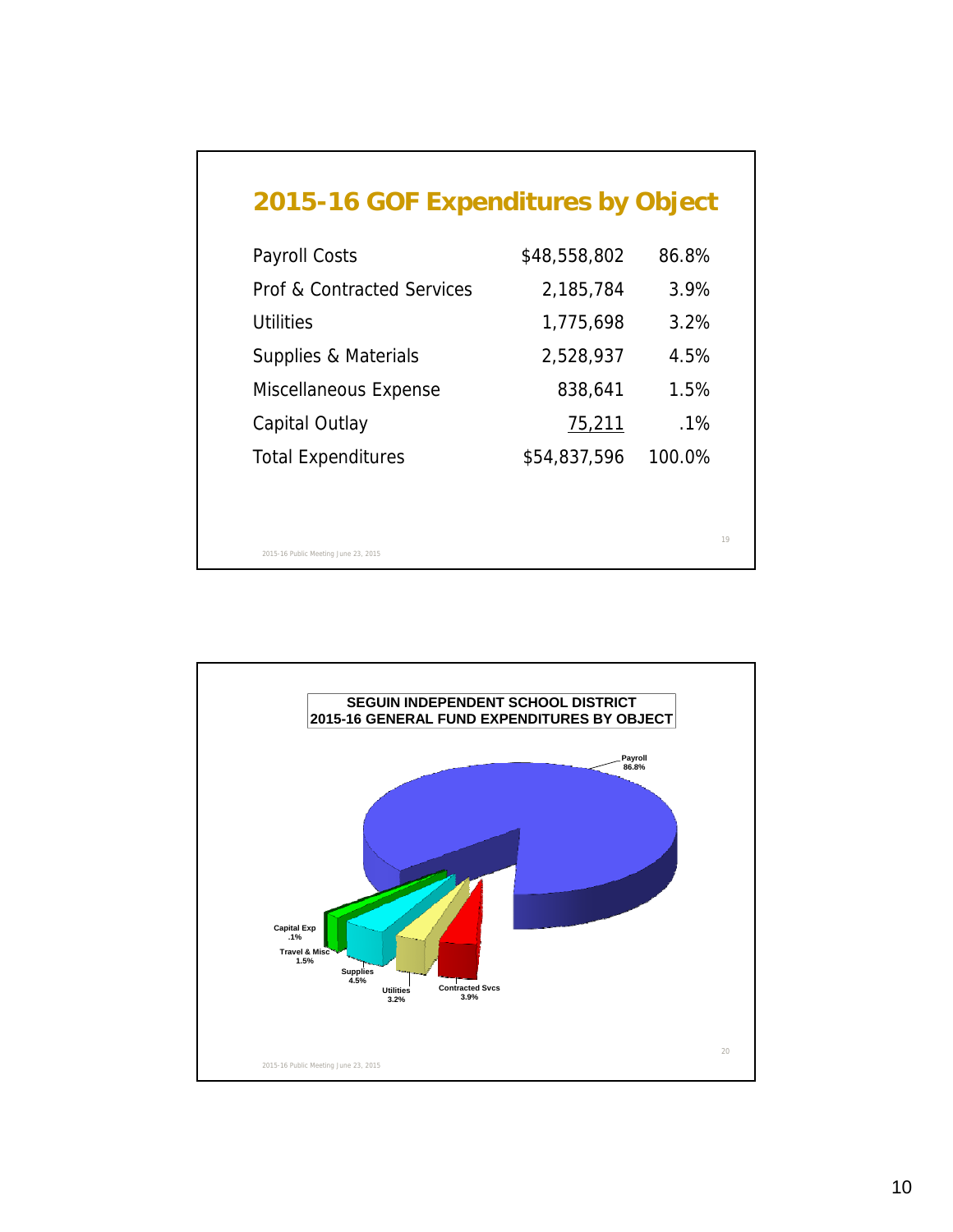

|                              | 2014-15<br><b>BUDGET</b> |        | <b>DIFFERENCE</b><br><b>INCREASE</b> | $\frac{9}{6}$ | 2015-16<br><b>PROPOSED BUDGET</b> |        |
|------------------------------|--------------------------|--------|--------------------------------------|---------------|-----------------------------------|--------|
|                              | <b>AMOUNT</b>            | %      | (DECREASE)                           | <b>CHANGE</b> | <b>AMOUNT</b>                     | %      |
| <b>REVENUE</b>               |                          |        |                                      |               |                                   |        |
| Other Local Sources          | 832,652                  | 20.8%  | \$41,284                             | 5.0%          | \$873,936                         | 20.7%  |
| <b>State Sources</b>         | 28.720                   | 0.7%   | 4.571                                | 100.0%        | 33.291                            | 0.8%   |
| <b>Federal Sources</b>       | 3,137,228                | 78.5%  | 172,395                              | 5.5%          | 3,309,623                         | 78.5%  |
| <b>TOTAL REVENUE</b>         | \$3,998,600              | 100.0% | \$218.250                            | 5.5%          | \$4.216.850                       | 100.0% |
| <b>EXPENDITURES</b>          |                          |        |                                      |               |                                   |        |
| Food Service                 | \$3,907,357              | 99.8%  | \$169.588                            | 4.3%          | \$4,076,945                       | 99.8%  |
| <b>Plant Maintenance</b>     | 6.100                    | 0.2%   | $\mathbf 0$                          | 0.0%          | 6.100                             | 0.1%   |
| <b>Security Services</b>     | 245                      | 0.0%   | 0                                    | 0.0%          | 245                               | 0.0%   |
| <b>TOTAL EXPENDITURES</b>    | \$3,913,702              | 100.0% | \$169.588                            | 4.3%          | \$4.083.290                       | 100.0% |
| <b>NET ACTIVITY FOR YEAR</b> | \$84,898                 |        | \$48,662                             |               | \$133,560                         |        |

2015-16 Public Meeting June 23, 2015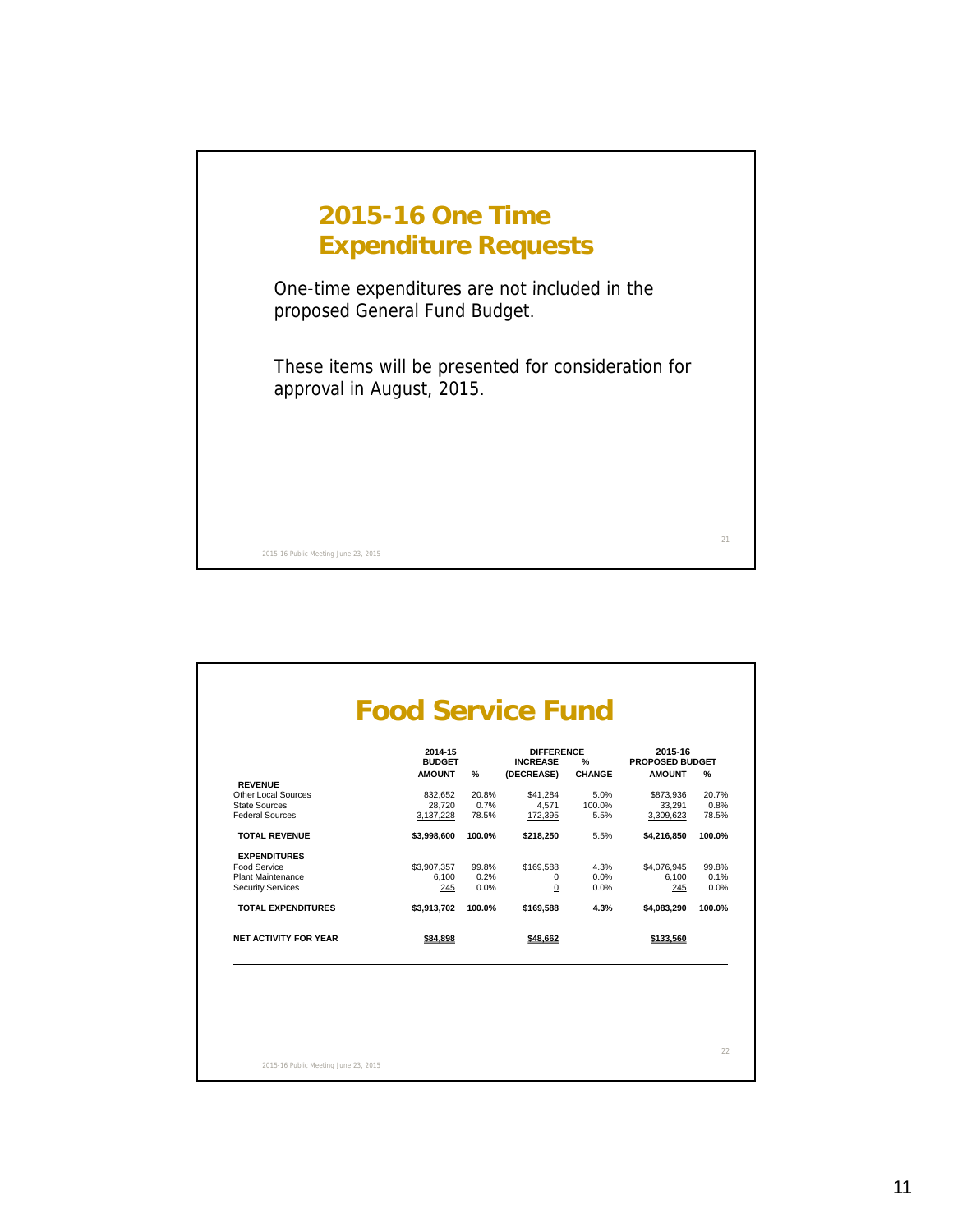|                                                 | 2014-15                            |       | <b>DIFFERENCE</b> |               | 2015-16            |       |
|-------------------------------------------------|------------------------------------|-------|-------------------|---------------|--------------------|-------|
|                                                 | <b>BUDGET</b>                      |       | <b>INCREASE</b>   | $\frac{9}{6}$ | PROPOSED BUDGET    |       |
|                                                 | AMOUNT                             | %     | (DECREASE) CHANGE |               | <b>AMOUNT</b>      | %     |
| <b>REVENUE</b><br>Property Taxes @ \$.275/\$100 | \$7,831,500                        | 99.9% | \$834,500         | 10.7%         | \$8,666,000        | 99.9% |
| Other Local Sources                             | 5,000                              | 0.1%  | $\mathbf{0}$      | 100.0%        | 5,000              | 0.1%  |
| <b>TOTAL REVENUE</b>                            | \$7,836,500 100.0%                 |       | \$834,500         | 10.6%         | \$8,671,000 100.0% |       |
| <b>EXPENDITURES</b>                             |                                    |       |                   |               |                    |       |
| Debt Service                                    | \$8,521,739 100.0%                 |       | \$413,841         | 4.9%          | \$8,935,580 100.0% |       |
| <b>TOTAL EXPENDITURES</b>                       | \$8,521,739 100.0%                 |       | \$413.841         | 4.9%          | \$8,935,580 100.0% |       |
| PLUS OTHER SOURCES                              | \$0                                | 0.0%  | $\Omega$          | 0.0%          | \$0                | 0.0%  |
| <b>NET ACTIVITY FOR YEAR</b>                    | ( \$685.239)                       |       | \$420.659         |               | ( \$264.580)       |       |
|                                                 | PROJECTED END OF YEAR FUND BALANCE |       |                   |               |                    |       |
| Projected Ending Fund Balance for 2014-15       |                                    |       |                   |               | \$7,312,888        |       |
| Less Projected Net Activity for 2015-16         |                                    |       |                   |               | (264, 580)         |       |
| Projected Ending Fund Balance for 2015-16       |                                    |       |                   |               | \$7,048,308        |       |

| <b>Fund Balance Analysis</b>        |             |
|-------------------------------------|-------------|
| Projected Balance 06/30/16          | \$7,048,308 |
| Payment Aug 2016                    | (5,598,988) |
| Payment October 2016                | (86, 234)   |
| Balance before 2016 Tax Collections | \$1,363,086 |